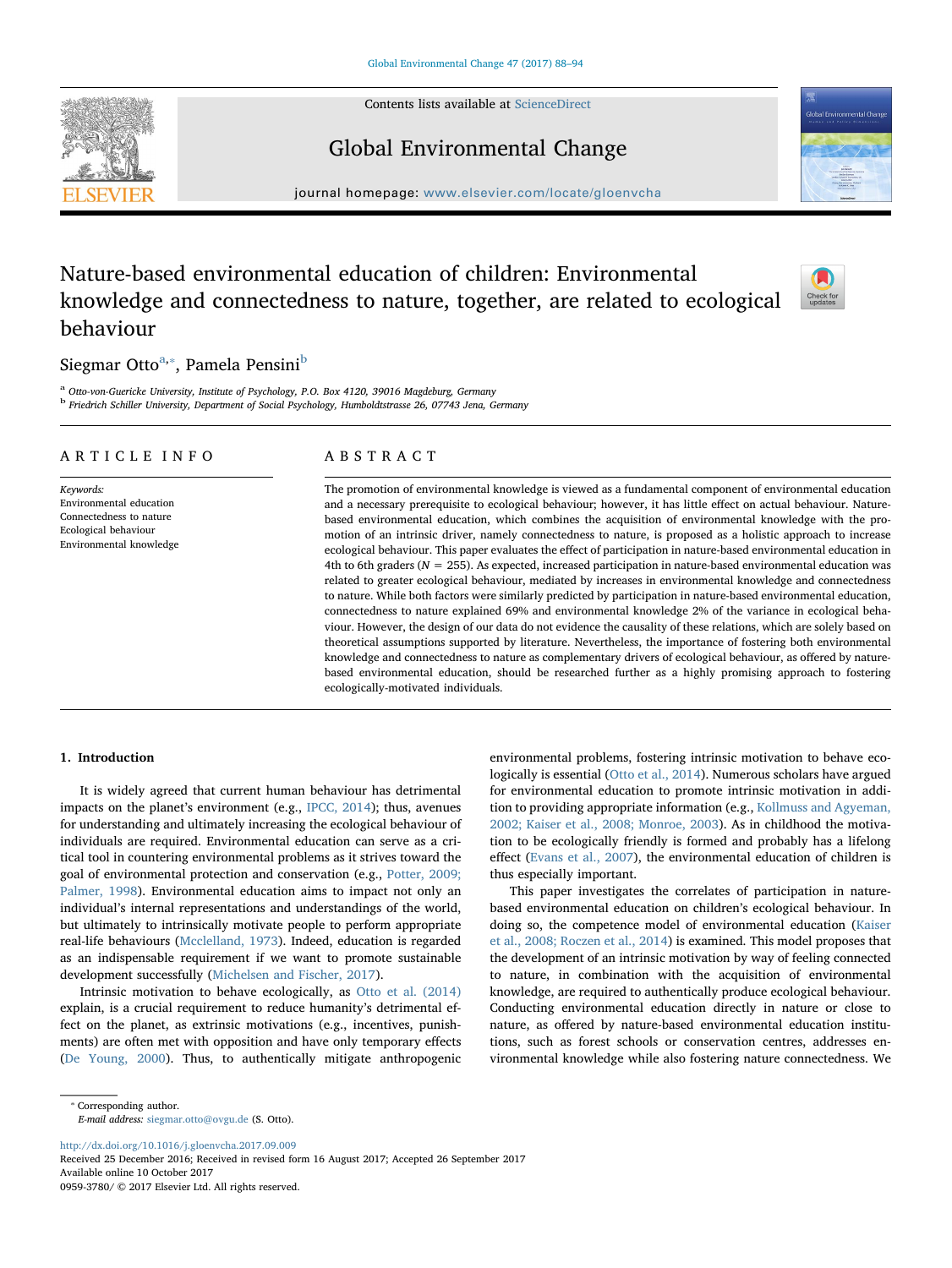will be the first to show that the frequency of children's visits to naturebased environmental education institutions is related to ecological behaviour through the acquisition of environmental knowledge and connectedness to nature.

#### 1.1. Environmental knowledge

Environmental knowledge is important in producing ecological behaviours because an individual must know what type of actions to take. Thus, environmental knowledge is an intellectual prerequisite to performing ecological behaviour ([Frick et al., 2004; Gardner and Stern,](#page-5-2) [2002; Otto and Kaiser, 2014\)](#page-5-2). Although participation in environmental education programs commonly has positive effects on environmental knowledge ([Rickinson, 2001; Lie](#page-6-7)fländer et al., 2015), the relation between environmental knowledge and ecological behaviour has been disputed (e.g., [Geiger et al., 2014; Frick et al., 2004\)](#page-5-3), and may be influenced by several factors, such as motivational components in the form of personal values and attitudes (e.g., [Gatersleben et al.,](#page-5-4) [2002\)](#page-5-4).Previous research investigating the relationship between environmental knowledge and ecological behaviour shows that environmental knowledge, more often than not, fails to directly influence ecological behaviour (e.g., [Kals et al., 1999;](#page-6-8) [Hines et al., 1986/87](#page-6-9), [Steg](#page-6-10) [and Vlek, 2009](#page-6-10)), or does so only weakly (e.g., [Frick et al., 2004](#page-5-2)). In fact, fostering singular knowledge, even directly related to a specific ecological behaviour, seems to have – if at all – one of the lowest effects (e.g., [Abrahamse et al., 2005; Otto et al., 2016](#page-5-5)). What is missing in knowledge approaches not just with respect to ecological behaviour is a motivational component.

# 1.2. The motivational component in education

Motivation as an important educational component has been recently acknowledged in several educational-related fields. Especially in the fields of education for sustainable development (which originated from environmental education), and global learning, knowledge is but one part of their conception of education. Global learning clearly defines the promotion of motivation as one core component beside the acquisition of knowledge, and ethical guidelines [\(Michelsen and](#page-6-3) [Fischer, 2017](#page-6-3)). Within this line of argumentation falls the call for deeper learning and education for sustainable development ([Warburton, 2003\)](#page-6-11), because holistic insight and the ability to manage contrasting types of information is central to sustainable development and also to ecological behaviour. Deeper learning fosters the comprehension of underlying meaning, cross-referencing, and independent thinking, which are all highly relevant to ecological and sustainability issues. But most importantly, in the case of deeper learning students are internally motivated and have an intention to understand – in contrast to simply pass a test. Therefore, an educational setting has to be provided where students develop a strong personal motivation in sustainability issues ([Warburton, 2003](#page-6-11)). Also in Science Technology Engineering and Mathematics (STEM) fields, both knowledge in combination with sufficient motivation are seen as essential prerequisites for the mastery of related behaviour (e.g., [OECD,](#page-6-12) 2015). Based on the insight regarding the necessity of a motivational component, a more holistic competence model is promoted (see e.g., [NATIONAL RESEARCH COUNCIL, 2012; OECD, 2015\)](#page-6-13). With specific respect to environmental education, [Kaiser et al. \(2008\)](#page-6-6) similarly propose a competence model that incorporates both environmental knowledge and a specific motivational component, that is, connectedness to nature.

#### 1.3. Connectedness to nature

Connectedness to nature refers to the perceived closeness in the relationship between an individual and nature ([Brügger et al., 2011;](#page-5-6) [Mayer and Frantz, 2004; Clayton, 2003; Schultz, 2001; Nisbet et al.,](#page-5-6)

[2009\)](#page-5-6), and has been found in a multitude of studies to have a positive relationship to ecological intention and behaviour (e.g., [Pensini et al.,](#page-6-14) [2016; Barbaro and Pickett, 2016](#page-6-14)). Indeed, connectedness to nature seems to be the strongest predictor of (or at least does have the strongest relation to) ecological behaviour. That connectedness to nature and ecological behaviour share up to 60% of common variance has been shown across different studies and with different measures (e.g., [Roczen](#page-6-15) [et al., 2014; Brügger et al., 2011; Pensini et al., 2016\)](#page-6-15). The strength of this relation is important for approaches to foster ecological behaviour, because it outperforms all other variables' (e.g., moral and normative concern) relations to ecological behaviour and even models (e.g., the norm activation model) that include a number of such variables do not explain more variance in ecological behaviour than connectedness to nature does (for a comprehensive review see [Steg and Vlek, 2009](#page-6-10)). Even more so, the relation between connectedness to nature and ecological behaviour seems to be robust throughout all life stages as it holds for children (e.g., [Cheng and Monroe, 2012\)](#page-5-7), adolescents (e.g., [Roczen](#page-6-15) [et al., 2014\)](#page-6-15), and adults (e.g., [Mayer and Frantz, 2004; Tam et al.,](#page-6-16) [2013\)](#page-6-16).

Connectedness to nature is reasoned to be a necessary prerequisite for engagement in ecological behaviours (e.g., [Kossack and Bogner,](#page-6-17) [2012; Roczen et al., 2014; Frantz and Mayer, 2014](#page-6-17)). It provides an intrinsic motivation for adopting a more ecological lifestyle as, when one is more connected to nature, knowingly causing harm to the natural environment impacts the self more directly (e.g., [Schultz, 2002a;](#page-6-18) [Metzner, 1999\)](#page-6-18). Considering that connectedness to nature is an indication of the closeness between the individual and nature, like other relationships, this can be fostered by contact and experiences [\(Pensini](#page-6-14) [et al., 2016\)](#page-6-14). For instance, exposure to nature as opposed to an urban environment [\(Mayer et al., 2009](#page-6-19)), repeated visits to natural areas ([Schultz and Tabanico, 2007\)](#page-6-20), and also having nature close to home ([Cheng and Monroe, 2012\)](#page-5-7) are all positively related to connectedness to nature.

1.4. Environmental knowledge and connectedness to nature – related but independent constructs

The combination of environmental knowledge and connectedness to nature serve as the drivers of individual's ecological behaviour ([Kaiser](#page-6-6) [et al., 2008](#page-6-6)). Considering the interrelatedness of these constructs, acquiring knowledge of the functioning of the natural environment may, for example, confront individuals with the interconnectedness of all life, impacting their connectedness to nature. Increases in environmental knowledge may also follow from connectedness to nature. With connectedness to nature an individual may become more interested in learning about the natural environment and how to protect it. Empirical findings suggest that environmental knowledge and connectedness to nature are only weakly interrelated ([Kaiser et al., 2008; Roczen et al.,](#page-6-6) [2014; Bamberg and Moser, 2007\)](#page-6-6). This is most reasonably due to the extremely low levels of environmental knowledge demonstrated in the sample. Very low levels of environmental knowledge are, in fact, not uncommon, and were similarly found in other studies (e.g., [Frick et al.,](#page-5-2) [2004\)](#page-5-2). Thus, connectedness to nature demonstrated to be a much stronger predictor of ecological behaviour than environmental knowledge, and explained approximately one third of the variance in ecological behaviours [\(Roczen et al., 2014](#page-6-15)).

Even though environmental knowledge and connectedness to nature go hand-in-hand conceptually in promoting ecological behaviour, they relate only weakly as their common variance is only about 1% [\(Roczen](#page-6-15) [et al., 2014](#page-6-15)). Furthermore, it is not clear which of the two, if either, comes first. While their weak relation speaks of some mutual effect upon each other on the basis of an individual's past, we propose that in a nature-based environmental educational setting these two components are addressed simultaneously and their effect on each other cannot be analysed in such settings.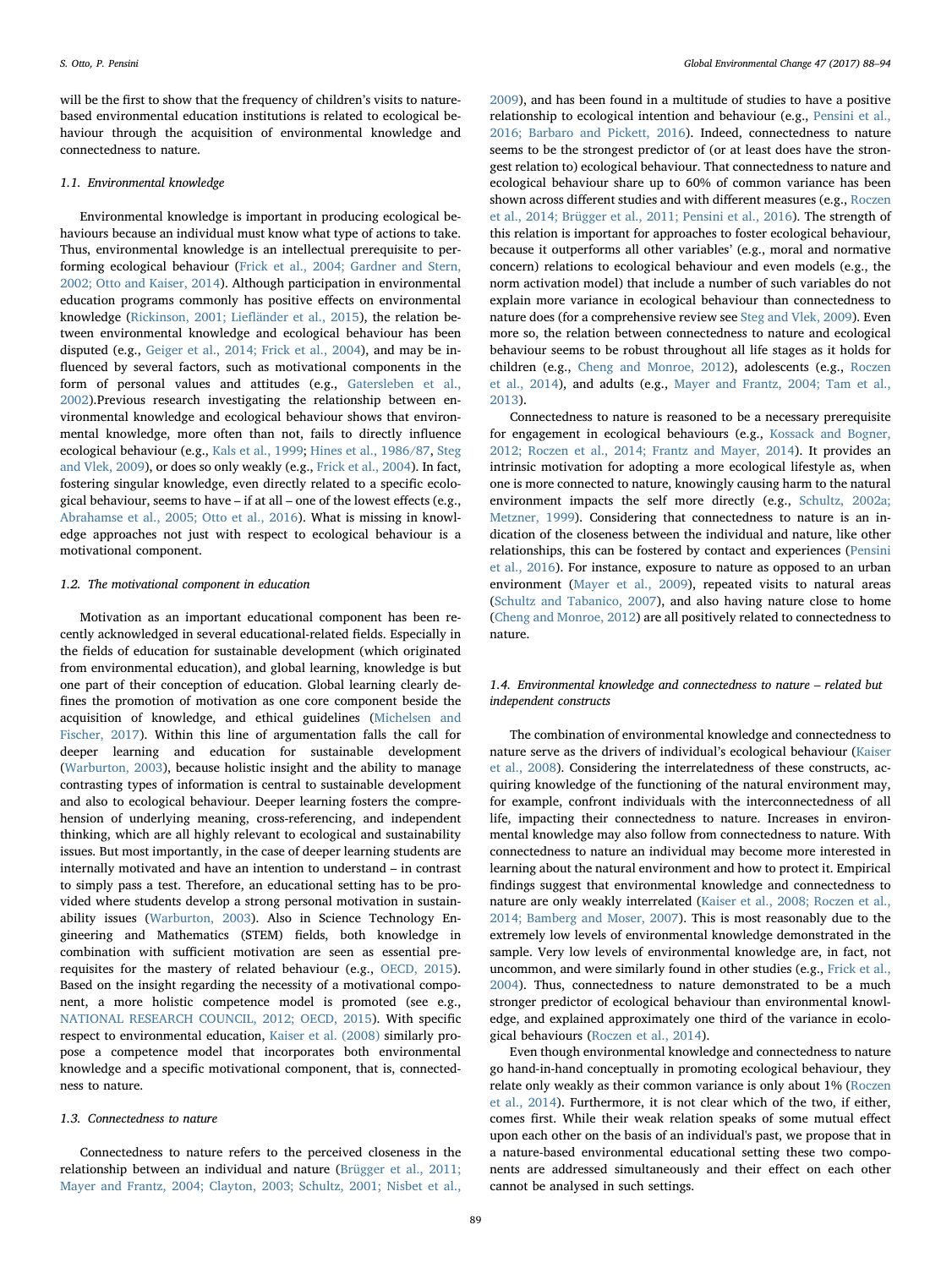<span id="page-2-0"></span>

Fig. 1. Visits to nature-based environmental education impact ecological behaviour via environmental knowledge and connectedness to nature.

Note. Arrows without origins represent error variances and indicate proportions of unexplained variances. Boxes represent observable variables with known reliabilities (except for the number of visits). Numerical values at the dashed lines are factor loadings. Circles represent the three constituents of the environmental competence model (latent variables). The numerical values on the remaining full arrows with origins are standardised multiple regression coefficients all of which were statistically significant.  $N = 255$ . \*p < .05. \*\*p < .01.

1.5. Fostering environmental competence through nature-based environmental education

As explained, the environmental competence model [\(Roczen et al.,](#page-6-15) [2014\)](#page-6-15) states that environmental knowledge and connectedness to nature in combination affect ecological behaviour. While providing environmental knowledge in an educational setting is the standard component of environmental education, fostering connectedness to nature is not a common feature of educational settings. Fortunately, educational settings exist that combine the promotion of environmental knowledge and connectedness to nature via their embeddedness in natural settings. In Germany, for instance, a variety of such settings exist: farms, where children can participate in farming life; urban gardening projects such as community gardens in abandoned urban allotments; botanical gardens; zoos; forest schools; inclusive gardeningschooling concepts; classical conservation centres; and other centres for environmental education such as outdoor labs or ecoworks (both centres for environmental education and protection), all of which provide environmental education outdoors, or at least partially outdoors, in the setting of the natural environment. Conducting environmental education in such a nature-based setting enables environmental knowledge acquisition as well as simultaneously fostering connectedness to nature by providing nature contact and experiences.

More specifically, nature-based environmental education – through personal experiences – aims to and does foster students' affective relationship to nature, their attention to ecological issues, as well as their social relationships (e.g., [Palmberg and Kuru, 2000; Ballantyne and](#page-6-21) [Packer, 2002\)](#page-6-21). For instance, [Palmberg and Kuru \(2000\)](#page-6-21) found that nature experiences developed the students' self-confidence and feelings of safety, which in turn increased their willingness to participate in future outdoor activities. Students experienced in outdoor activities seemed to have a strong empathic relationship to nature, showed more prosocial behaviour and expressed higher moral standards. Similarly, [Ballantyne and Packer \(2002\)](#page-5-8) found that students find natural environment learning settings attractive and that it impacts their attitudes towards the environment, related desire and behaviour. Overall, nature-based environmental education is an effective teaching strategy, especially when it includes the understanding of the ecological impact of human action. In this way, nature will develop new meanings for the students individually.

Furthermore, the empirical association between connectedness to nature and environmentally-relevant measures (e.g., environmental concern, ecological behaviour) has been shown to be substantial. Research suggests that connectedness to nature is related to greater

concern for the environment, and higher rates of ecological behaviour ([Schultz, 2002b\)](#page-6-22). Correlations between connectedness to nature and measures of, for instance, biospheric values, environmentalism, and ecological behaviour are as high as .45, .61, and .45, respectively ([Mayer and Frantz, 2004](#page-6-16)).

As connectedness to nature can be fostered via contact with nature (e.g., [Mayer et al., 2009; Pensini et al., 2016; Schultz, 2002a\)](#page-6-19), longerlasting or more frequent nature-based environmental education programs are more likely to have impacts on ecological behaviour than shorter or less frequent ones ([Chawla and Cushing, 2007\)](#page-5-9). Indeed, the length of the environmental education program is an important and positive determinant on the outcomes of such programs on connectedness to nature ([Rickinson, 2001,](#page-6-7) [Zelezny, 1999](#page-6-23)). [Sellmann and](#page-6-24) [Bogner \(2013\)](#page-6-24) also found that initial increases in connectedness to nature resulting from shorter (1-day) programs do not last, at least not to 4 to 6 weeks later. This has led these scholars to go so far to state that "repeated or long-term implementation may ensure persistent effects which eventually may last for life" (p.1079). Similar conclusions were reached by [Stern et al. \(2008\)](#page-6-25). Thus, to the extent that environmental education programs operate in the setting of the natural environment, the frequency in which individuals participate in such a program is expected to have a positive impact on ecological behaviour.

Nature-based environmental education settings address connectedness to nature and environmental knowledge concurrently. In other words, the effect of these educational settings on connectedness to nature and environmental knowledge cannot be temporally separated. Any acquisition of environmental knowledge happens within a naturebased setting and also based on natural illustrative objects such as soil, plants, and animals. At the same time environmental knowledge and connectedness to nature affect ecological behaviour. Thus, we assume that the two components mediate the effect of nature-based environmental education on ecological behaviour. Furthermore, the simultaneous effect of nature-based environmental education on knowledge and connectedness precludes any analysis of the covariance of the two. For these reasons, and because the relation between environmental knowledge and connectedness to nature has been found to be rather weak, we will omit this relation from our model (see [Fig. 1\)](#page-2-0).

#### 1.6. Research goal

The current paper investigates the relation of participation in nature-based environmental education to ecological behaviour. Ecological behaviour is expected to be positively related to participation in nature-based environmental education. We theoretically assume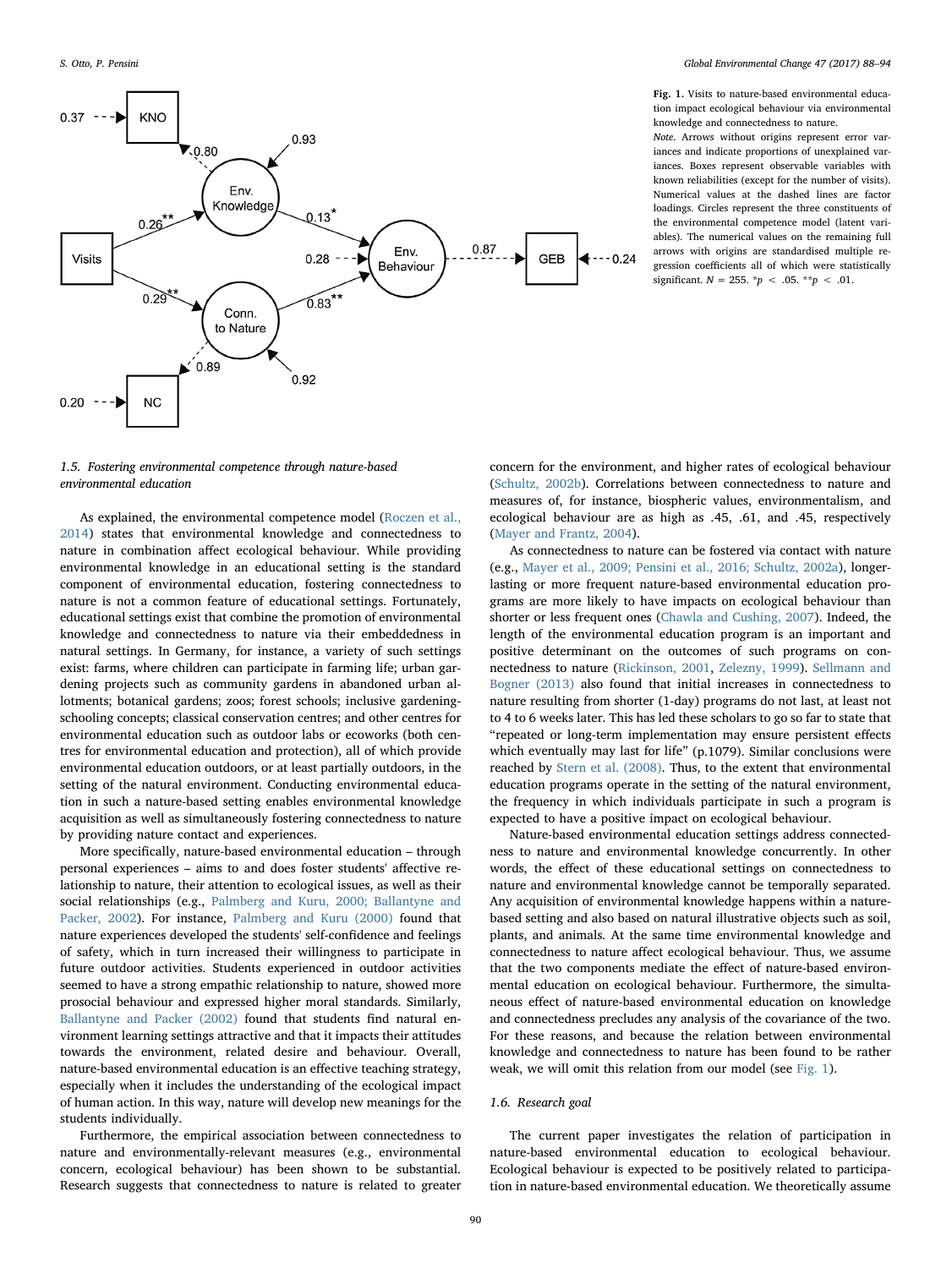that the embeddedness of the educational setting in or close to nature fosters connectedness to nature, while the educational institution also fosters the acquisition of environmental knowledge. Participation in nature-based environmental education is expected to simultaneously have a positive relation to environmental knowledge and connectedness to nature. In line with the competence model of environmental education ([Roczen et al., 2014\)](#page-6-15), the relation between participation in nature-based environmental education and ecological behaviour is predicted to be mediated by connectedness to nature and environmental knowledge.

# 2. Method

# 2.1. Participants and procedure

A total of 358 4th to 6th grade students at 5 schools in the city of Berlin participated in our study. Written consent was obtained from the Senate Office of Education, Youth, and Science of Berlin, the schools' headmasters, and the students' parents. 53% of the parents at the 5 schools consented to the request, and 255 students answered the crucial question about how often they visited nature-based environmental educational facilities or programs. The responses of these 255 students, that is, 38% of all 4th to 6th graders of the 5 selected schools, were used in the analysis. The data were collected via a questionnaire completed by the students during class hours. This occurred under the supervision of the same researcher who gave a standardised oral introduction and explanations in addition to the written instructions on the questionnaire.

#### 2.2. Measures

Participation in nature-based environmental education was assessed by an item in which the children indicated the number of times they attended a nature-based environmental education centre. The item read "Have you visited a nature-based environmental education centre (e.g., outdoor labs, ecoworks, conservation centres, or forest schools)." Participants indicated if they visited such centres 'never', "once", or "several times". The researcher who introduced the questionnaire to the students put special emphasis in explaining what was meant by "naturebased environmental education centres". For instance he gave several examples of the most renowned and most frequently visited local institutions such as outdoor labs or ecoworks but also botanical gardens, forest schools, and conservation centres. He put special emphasis on the fact that only institutions that provide environmental education outdoors in the setting of the natural environment should be counted. One of the most prominent institutions in Berlin, the "Naturschutzzentrum Ökowerk" (see [http://www.oekowerk.de/\)](http://www.oekowerk.de/), provides a variety of nature-based environmental education programs that are mainly outdoors and last more than an hour, but more typically half a day. In order to measure the components of the environmental competence model central to our study, we utilised (a) an ecological behaviour scale for children, (b) a connectedness to nature scale for children, and (c) an environmental knowledge measure for children.

Ecological behaviour was measured based on the Campbell paradigm ([Kaiser et al., 2010\)](#page-6-26), which, instead of focusing on specific behavioural domains, addresses the extent to which individuals generally embrace an environmentally-friendly lifestyle. Such an approach is informative because focusing on one particular behavioural domain and ignoring others neglects the fact that individuals perform a vast multitude of behaviours, all of which have some environmental impact. Thus, the broader environmental impact of an individual may not be adequately captured unless a similarly broad approach to assessing ecological behaviour is utilised. Further, in the assessment of children's ecological behaviour, it is important to consider that their behavioural alternatives are relatively limited ([Evans et al., 2007](#page-5-1)). In this respect, we selected and adapted the most suitable behaviours of the behaviour-based

environmental attitude scale ([Kaiser et al., 2007](#page-6-27)) resulting in 19 behavioural items addressing six domains: energy conservation, mobility and transportation, waste avoidance, recycling, consumerism, and vicarious behaviours toward conservation. Example items are "When I leave a room as the last person, I switch of the light" and "I keep gift wrapping paper for reuse." 3 of the 19 behaviours were unecological behaviours and reverse coded. The items were answered on a five-point scale ranging from 1 (not at all) to 5 (absolutely). As suggested by [Kaiser et al. \(2007\)](#page-6-27) in order to increase measurement reliability, responses to the polytomous self-report items were recoded into a dichotomous format by collapsing 1, 2, and 3 into an unecological propensity, while 5 and 4 were combined into an ecological propensity.

Connectedness to nature was assessed with a 20-item shortened version of the Disposition to Connect to Nature scale (DCN) developed by [Brügger et al. \(2011\).](#page-5-6) Unlike other measures of connectedness to nature, such as the Connectedness to Nature Scale [\(Mayer and Frantz,](#page-6-16) [2004\)](#page-6-16), or the Environmental Identity Scale [\(Clayton, 2003\)](#page-5-10), which rely on the individual to answer abstract items regarding their relationship to nature, the DCN assesses specific bonding behaviours that indicate the closeness of one's relationship to the natural world. As such, this measure is particularly suitable for use with children. While largely converging with other measures of connectedness to nature, the DCN measure also has a higher incremental validity than the other measures ([Brügger et al., 2011\)](#page-5-6). Based on the difficulty distribution of the items reported by [Brügger et al. \(2011\),](#page-5-6) 20 items were selected to form an equally-broad distribution as the original scale. Example items are 'Watching animals is exciting' and "The noise of crickets gets on my nerves" (reversed). All 20 items were answered on a five-point scale ranging from 1 (not at all) to 5 (absolutely). As suggested by [Kaiser](#page-6-27) [et al. \(2007\),](#page-6-27) responses to the polytomous self-report items were recoded into a dichotomous format by collapsing 1, 2, and 3 into a disconnected propensity, while 5 and 4 were combined into a connectedness propensity.

Environmental knowledge is commonly assessed by an individual's ability to correctly solve tasks specific to the age range of participants. In order to differentiate between individuals within a wide range of a certain ability, they are confronted with differentially demanding tasks which can be analysed with the Rasch model in order to form an intransitive scale (e.g., [Wilson, 2004](#page-6-28)). One – and to our knowledge the only – Rasch based environmental knowledge measure was developed by [Frick et al. \(2004\)](#page-5-2). This measure includes not just action related knowledge as, for instance, how to separate waste, but also knowledge on the environmental system in general, as well as effectiveness knowledge (i.e., the impact of certain behaviours on the environment). To develop a set of questions that sufficiently match the range of the potential test taker's knowledge, fitting with the theoretical approach of Rasch based measurements, we selected and adapted items from [Frick](#page-5-2) [et al. \(2004\)](#page-5-2) to match the knowledge level of 4th to 6th graders. Based on insights from a pre-study, environmental knowledge was assessed with 8 items, of which 3 items could be answered either incorrectly or correctly, and 5 items whose answers could be incorrect, partially correct or fully correct. Unanswered questions were rated as incorrect. The content of these items reflects a wide range of environmental knowledge from biology, environmental systems knowledge, to environmental action knowledge (i.e., how to behave in an environmentally-friendly way). Item examples are: "How many legs does a spider have?" or "Which of the following waste belongs in the recycle bin?" Multiple choice options of the two questions were a) 8/b) 6/c) 4, and a) shampoo bottles, spray cans, and toothpaste tubes/b) paint and household chemicals/c) small furniture, respectively.

Socially desirable responses might potentially bias self-reported measures of ecological behaviour and connectedness to nature. We did not include a social desirability measure. However, in a previous study ([Oerke and Bogner, 2013](#page-6-29)) social desirability only had a minor impact on a measure of ecological behaviour [\(Kaiser et al., 2010](#page-6-26)). Thus, we also assume no significant impact of social desirability on our measure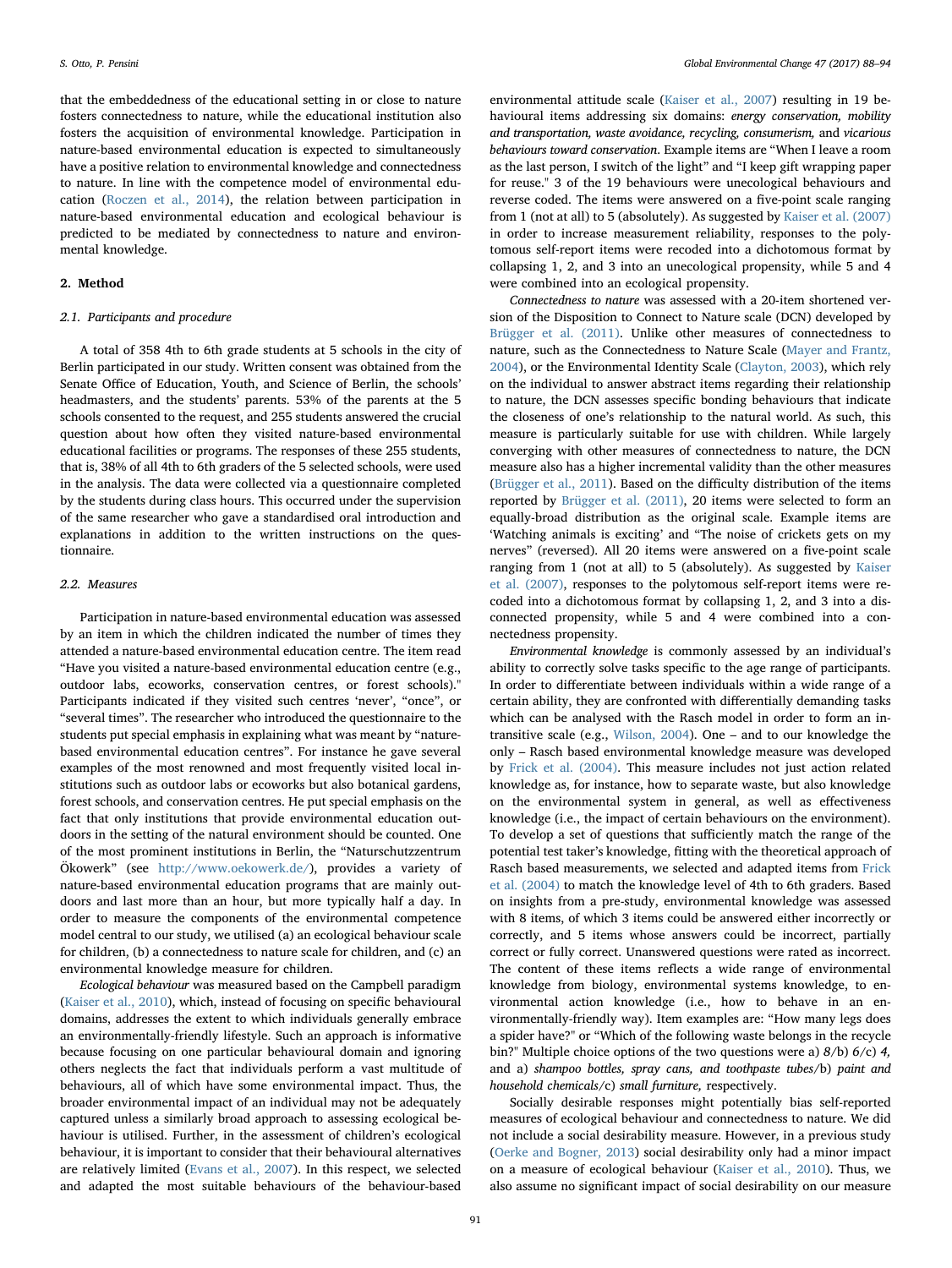of ecological behaviour nor on our measure of connectedness to nature, both of which are based on the same behaviour based measurement approach, the Campbell paradigm [\(Kaiser et al., 2010](#page-6-26)).

#### 2.3. Statistical analysis

We calibrated the measures assessing ecological behaviour and connectedness to nature with the simple Rasch model [\(Rasch, 1980\)](#page-6-30) because these two scales consisted exclusively of dichotomous items [after collapsing them as suggested by [Kaiser et al. \(2007\)](#page-6-27)]. The environmental knowledge scale was calibrated with the partial-credit Rasch model ([Masters, 1982](#page-6-31)) in order to account for the polytomous items (i.e., multiple choice items with partially-correct answers). For Rasch models, a common estimation procedure is the conditional maximum likelihood estimation which we used in our analysis. After the conditional maximum likelihood estimation of the item parameters, person parameters were estimated in a second step with an unconditional maximum likelihood method (for computational details see [Mair](#page-6-32) [and Hatzinger, 2007\)](#page-6-32).

Based on the person estimates of the three scales and their variance we confirmatorily tested our theoretically-derived structural equation model using a maximum-likelihood approach (for more details see [Rosseel, 2012\)](#page-6-33). Because we used the person ability score of the Rasch model (i.e., for environmental knowledge, nature connectedness, and ecological behaviour) as single indicator for the manifest variable, we fixed the error term based on the indicator's variance (e.g., [Hayduk and](#page-5-11) [Littvay, 2012\)](#page-5-11). In order to assess the model fit we computed the  $\chi^2$ statistic and the most commonly used fit indices, that is, the root mean square error of approximation (RMSEA), the root mean square residual (SRMR), and the comparative fit index (CFI). [Hu and Bentler \(1999\)](#page-6-34) consider a RMSEA < .06, a SRMR < .08, and a CFI around or above .98 as acceptable based on their widely-recognised simulation study.

### 3. Results

First we present the details of the calibration of the three scales assessing ecological behaviour, connectedness to nature, and environmental knowledge. Next, we report the details of our structural equation model that tests our prediction that the number of visits to naturebased environmental education institutions positively effects ecological behaviour, mediated by increased environmental knowledge and connectedness to nature.

The item fit for all three measurement instruments was satisfactorily within the commonly-suggested range. In order to assess this model fit we used infit (i.e., weighted) mean square (MS) values to check how well the item response data fit the model (e.g., [Wu and Adams, 2013](#page-6-35)). The optimum value for an item's MS is 1, and values below 1 represent overfit while values over 1 indicate underfit. For instance, a MS value of 1.2 expresses 20% excess variation (underfit), and a value of .8 indicates 20% less variation (overfit). In order to check model fit, guidelines and rules-of-thumb are offered by researchers that suggest different ranges as acceptable [\(Wright et al., 1994](#page-6-36)). A MS ranging from .7 to 1.3 is one of the commonly used rules-of-thumb. As a common procedure in Rasch modelling, we anchored the resulting logit scale with the overall mean of the item estimates at 0 (e.g., [Bond and Fox,](#page-5-12) [2007\)](#page-5-12).

For the ecological behaviour measure, MS values of the items ranged between .81 and 1.31, and the mean of all items' MS was M  $(MS) = .98$  (SD = .11), indicating a good overall fit of the items. Furthermore, only 2% of children had a statistically significant poor fit, which is well below the recommended 5%. The separation reliability (i.e., the proportion of person variance that is not due to error) was  $r = .76$ , and thus, acceptable. The individuals' mean score for ecological behaviour was  $M = .12$  (SD = 1.18) which is close to the mean of the items and thus shows a good match of item difficulty and individual motivation to behave ecologically. Also the items of the connectedness

to nature measure fell within the suggested range with MS values ranging from  $.82 - 1.31$  with an overall mean of  $M(MS) = .99$  $(SD = .11)$  and only 1% of the children's answer patterns could not be fitted with the model. Separation reliability was acceptable as well with  $r = .80$ . The individuals' average connectedness to nature was  $M = .02$  $(SD = 1.30)$ , almost perfectly matching the scale's difficulty. For the environmental knowledge measure, items had MS values ranging from .63 to 1.16 with an overall mean of  $M(MS) = .90$  (SD = .18), and only 2% of children had a statistically significant poor fit. Separation reliability was also acceptable,  $r = .64$ , especially when considering the relatively short length of the scale. The children's mean score for environmental knowledge was  $M = .76$  (SD = 1.26) and thus above 0. However, in any knowledge test with multiple choice items, the participants' measured score is necessarily higher due to the chance of guessing. As a rule-of-thumb in the PISA study (see [OECD, 2009](#page-6-37)), it is assumed that a student dependably possesses the knowledge assessed by a certain item if its response probability exceeds  $p = .62$ . In our sample the response probability was close to this value of  $p = .62$  with  $p = .66$  on average.

The test of our structural equation model revealed a good match of our unaltered theoretical model-implied figures with the observed figures ( $\chi^2$  = 2.4,  $df$  = 2, p = .31). All three model fit indices unanimously indicated a good fit: RMSEA = .03, 90% CI [0,0.12];  $SRMR = .03$ ; and  $CFI = .99$ . All four theoretically-anticipated paths were significant. The effects of visits to nature-based environmental education on environmental knowledge and connectedness to nature were positive and approximately equal,  $\beta = .26$  ( $p = .001$ ) and  $β = .29 (p < .001)$ , respectively. The effect of connectedness to nature and environmental knowledge on ecological behaviour were  $β = .83$ (p < .001) and  $\beta$  = .13 (p = .035; see [Fig. 1](#page-2-0)), respectively. Thus, connectedness to nature explained 69% of variance, and environmental knowledge 2% of variance in ecological behaviour. Environmental knowledge and connectedness to nature scores were also correlated, albeit weakly,  $r = .13$  ( $p < .05$ ).

# 4. Discussion

This study contributes to understanding the role of environmental education in promoting an ecological lifestyle. To our knowledge this study is the first to show a substantial effect of nature-based environmental education on ecological behaviour mediated by both connectedness to nature and environmental knowledge. This effect relies on nature-based environmental education, offered by institutions that focus on the promotion of environmental knowledge about flora, fauna, and the ecosystem, through real contact with nature.

The effects in our competence model that had been researched previously (i.e., the effects of connectedness to nature and environmental knowledge on ecological behaviour; [Roczen et al., 2014](#page-6-15)), are not just significant in the expected direction, they are also well within the expected magnitude. The effect of connectedness to nature on ecological behaviour was considerably stronger ( $\beta$  = .83;  $p$  < .001) than the effect of environmental knowledge on ecological behaviour ( $\beta$  = .13; *p* = .035). Connectedness to nature explained 69% while environmental knowledge determined only 2% of the variance in ecological behaviour. Similar to other work (e.g., [Frick et al., 2004](#page-5-2)), the relation between environmental knowledge and ecological behaviour was significant but rather weak. It was suggested that this effect might be due to a mismatch of environmental knowledge level (too low) and the difficulty of questions (too difficult). However, in our study this was not the case. Thus, even with a suitably fitting knowledge measure, the relation between environmental knowledge and ecological behaviour remained relatively low at  $r = .19$  ( $p < .01$ ).

Also in our study, environmental knowledge and connectedness to nature were weakly related with  $r = .13$  ( $p < .05$ ), a finding very similar to other studies (e.g., [Roczen et al., 2014\)](#page-6-15). Nevertheless, we assumed that visits to nature-based environmental education facilities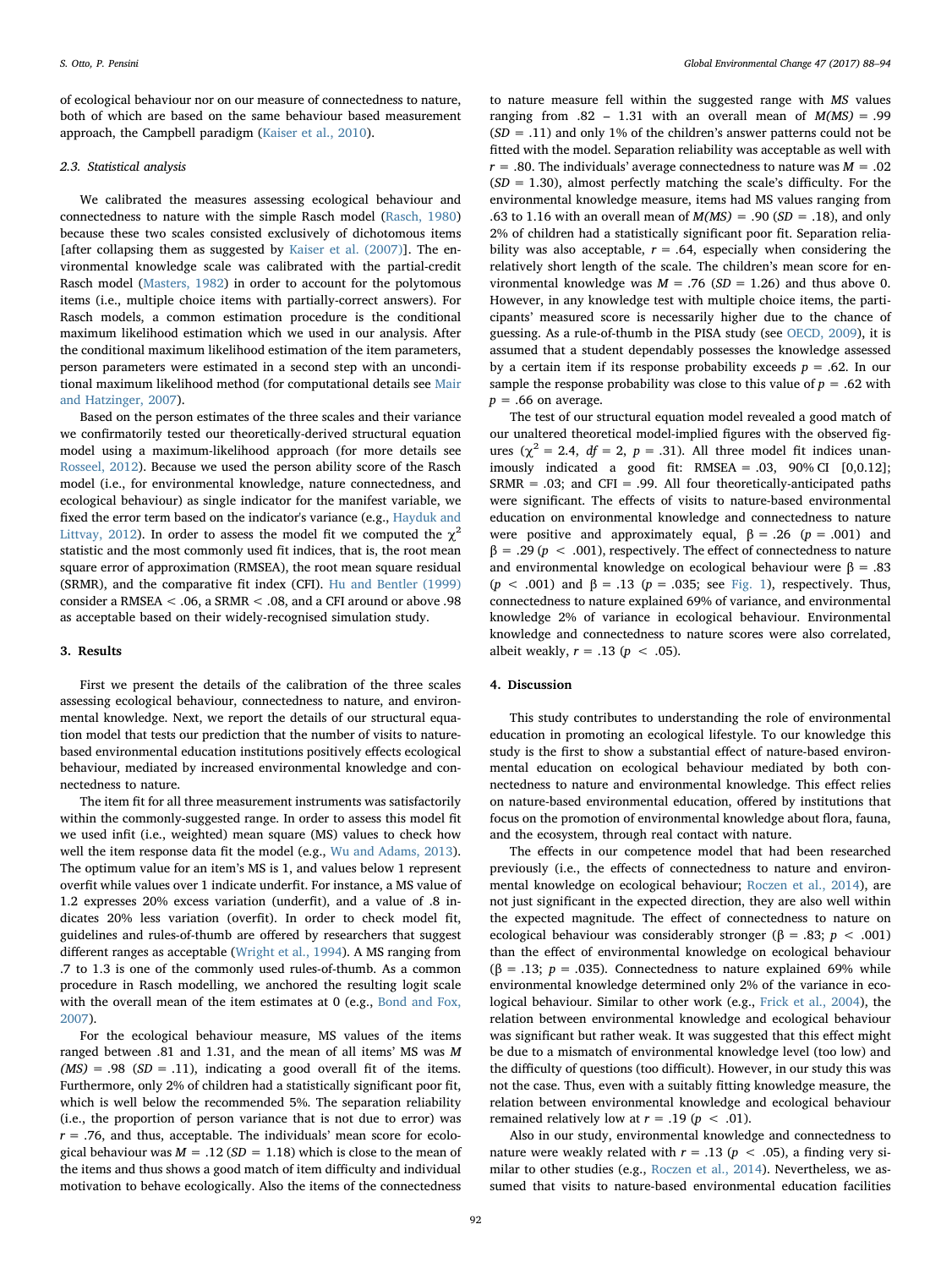directly and simultaneously influence environmental knowledge and connectedness to nature, and thus, omitted their relation from our structural equation model. The good fit of our model on all fit-indices empirically supports this omission in favour of our more parsimonious model in [Fig. 1](#page-2-0).

While we found promising effects of nature-based environmental education for institutions in and around Berlin, before it may be suitable to generalise to all such settings, our approach should be applied to other regions and institutions in order to test the robustness of our findings. By doing so, the effectiveness of different educational settings could be compared and improved. Based on our model, new educational concepts might be derived and tested before their large scale application. In sum, the empirical evaluation of environmental education programs will benefit environmental education in theory and practice. So far we only rudimentarily showed that children's increased participation in nature-based environmental education relates to more environmental knowledge and connectedness to nature, which in turn relates to increased ecological behaviour. A lot is still unknown, such as which amount of time in nature and which frequency is most efficient for achieving the most sustained effects – over the course of a person's life. Future work would benefit to track the changes in these variables over the life course to understand how nature-based environmental education can be most effective. Also, the implied causality of our model is only inferred from literature and has not been demonstrated empirically. Thus, a more elaborate testing of the causal direction would help to strengthen the scientific base for the effects of naturebased environmental education. Furthermore, retrospective monitoring is a conflicting approach especially for the chosen age-group and, thus, the measure of the independent variable (i.e., the recall of the frequency of visits to nature-based environmental educational institutions) could be replaced or substituted with other indicators to test the validity of our findings. However, the effect of retrospective monitoring as a source of measurement error (most likely unrelated to our tests) would work against our hypothesis.

It has been shown that environmental knowledge and connectedness to nature positively affect ecological behaviour and that educational programs can lead to more ecological behaviour (e.g., Liefl[änder](#page-6-38) [et al., 2015; Roczen et al., 2014](#page-6-38)). We were able to show that naturebased environmental education effectively increases ecological behaviour by fostering both connectedness to nature and environmental knowledge. In doing so, nature-based environmental education seems to be a highly effective way of promoting the development of an ecological lifestyle that affects a broad range of ecological behaviours. Considering the relative strength of the effect on ecological behaviour, connectedness to nature clearly outperforms environmental knowledge, even though the effects of nature-based environmental education on environmental knowledge and connectedness to nature were approximately equal.

In addition, there might be other routes through which nature-based environmental education affects knowledge and ecological behaviour. Environmental attitudes, which are highly relevant for the motivational components of education, interact with knowledge acquisition, even in a classroom setting [\(Schumm and Bogner, 2016\)](#page-6-39). Thus, even if knowledge acquisition is not at the focus of nature-based environmental education and only the motivational component (i.e., connectedness to nature) is addressed, it is likely that the increase in motivation will foster knowledge acquisition even in other settings.

Another important issue is the stability of the effects of education on knowledge and behaviour which most likely depends largely on the frequency and length of the programme ([Chawla and Cushing, 2007](#page-5-9)). For instance, after a 1-day environmental education intervention in an ecological-botanical garden at least some of the initial effects on environmental attitude persisted for 4–6 weeks after the program ([Sellmann and Bogner, 2013\)](#page-6-24). Thus, even short-term nature-based environmental education may positively influence participants' environmental attitudes and behaviour, and it is likely that more frequent and long-term programs would ensure life lasting effects (e.g., [Stern et al.,](#page-6-25) [2008; Sellmann and Bogner, 2013\)](#page-6-25). With respect to the frequency of nature-based environmental education and its relation to connectedness to nature and to ecological behaviour, our study provides some evidence.

Overall, nature-based environmental education seems to be a promising approach to increasing ecological behaviour without extrinsic drivers such as material or social enticements. However, it is still unclear which kind of nature-based environmental education leads to this effect. The causality of this effect needs further support through other, preferably longitudinal, studies. One of the most advisable next steps would be to test the additional benefit of nature exposure by comparing environmental education units with and without nature exposure. In addition to fostering environmental knowledge, nature-based environmental education's fostering of connectedness to nature provides intrinsic motivation to behave ecologically, thereby offering an enduring approach to ecological behaviour.

#### Acknowledgements

We appreciate the patience of the children that answered our questionnaire, and the cooperation of their families, school authorities, and teachers. We are especially grateful to Donald Gollmann for collecting the data with great commitment and attention. The authors thank the two anonymous reviewers for their helpful and constructive feedback which help to improve the manuscript significantly.

## Appendix A. Supplementary data

Supplementary data associated with this article can be found, in the online version, at [https://doi.org/10.1016/j.gloenvcha.2017.09.009.](https://doi.org/10.1016/j.gloenvcha.2017.09.009)

### References

- <span id="page-5-5"></span>[Abrahamse, W., Steg, L., Vlek, C., Rothengatter, T., 2005. A review of intervention studies](http://refhub.elsevier.com/S0959-3780(16)30578-7/sbref0005) [aimed at household energy conservation. J. Environ. Psychol. 25, 273](http://refhub.elsevier.com/S0959-3780(16)30578-7/sbref0005)–291.
- <span id="page-5-8"></span>[Ballantyne, R., Packer, J., 2002. Nature-based excursions: school students' perceptions of](http://refhub.elsevier.com/S0959-3780(16)30578-7/sbref0010) [learning in natural environments. Int. Res. Geog. Environ. Educ. 11, 218](http://refhub.elsevier.com/S0959-3780(16)30578-7/sbref0010)–236.
- [Bamberg, S., Moser, G., 2007. Twenty years after Hines, Hungerford, and Tomera: a new](http://refhub.elsevier.com/S0959-3780(16)30578-7/sbref0015) [meta-analysis of psycho-social determinants of pro-environmental behaviour. J.](http://refhub.elsevier.com/S0959-3780(16)30578-7/sbref0015) [Environ. Psychol. 27, 14](http://refhub.elsevier.com/S0959-3780(16)30578-7/sbref0015)–25.
- [Barbaro, N., Pickett, S.M., 2016. Mindfully green: examining the e](http://refhub.elsevier.com/S0959-3780(16)30578-7/sbref0020)ffect of connectedness [to nature on the relationship between mindfulness and engagement in pro-environ](http://refhub.elsevier.com/S0959-3780(16)30578-7/sbref0020)[mental behavior. Pers. Individ. Dif. 93, 137](http://refhub.elsevier.com/S0959-3780(16)30578-7/sbref0020)–142.
- <span id="page-5-12"></span>[Bond, T.G., Fox, C.M., 2007. Applying the Rasch Model: Fundamental Measurement in the](http://refhub.elsevier.com/S0959-3780(16)30578-7/sbref0025) [Human Sciences. Lawrence Erlbaum, Mahwah, NJ.](http://refhub.elsevier.com/S0959-3780(16)30578-7/sbref0025)
- <span id="page-5-6"></span>[Brügger, A., Kaiser, F.G., Roczen, N., 2011. One for all? connectedness to nature, inclu](http://refhub.elsevier.com/S0959-3780(16)30578-7/sbref0030)[sion of nature, environmental identity, and implicit association with nature. Eur.](http://refhub.elsevier.com/S0959-3780(16)30578-7/sbref0030) [Psychol. 16, 324](http://refhub.elsevier.com/S0959-3780(16)30578-7/sbref0030)–333.
- <span id="page-5-9"></span>[Chawla, L., Cushing, D.F., 2007. Education for strategic environmental behavior. Environ.](http://refhub.elsevier.com/S0959-3780(16)30578-7/sbref0035) [Educ. Res. 13, 437](http://refhub.elsevier.com/S0959-3780(16)30578-7/sbref0035)–452.
- <span id="page-5-7"></span>[Cheng, J.C.-H., Monroe, M.C., 2012. Connection to nature: children](http://refhub.elsevier.com/S0959-3780(16)30578-7/sbref0040)'s affective attitude [toward nature. Environ. Behav. 44, 31](http://refhub.elsevier.com/S0959-3780(16)30578-7/sbref0040)–49.
- <span id="page-5-10"></span>[Clayton, S., 2003. Environmental identity: a conceptual and an operational de](http://refhub.elsevier.com/S0959-3780(16)30578-7/sbref0045)finition. In: [Clayton, S., Opotow, S. \(Eds.\), Identity and the Natural Environment: The](http://refhub.elsevier.com/S0959-3780(16)30578-7/sbref0045) Psychological Signifi[cance of Nature. MIT Press, Cambridge, MA.](http://refhub.elsevier.com/S0959-3780(16)30578-7/sbref0045)
- <span id="page-5-0"></span>[DE Young, R., 2000. New ways to promote proenvironmental behavior: expanding and](http://refhub.elsevier.com/S0959-3780(16)30578-7/sbref0050) [evaluating motives for environmentally responsible behavior. J. Soc. Issues 56,](http://refhub.elsevier.com/S0959-3780(16)30578-7/sbref0050) 509–[526](http://refhub.elsevier.com/S0959-3780(16)30578-7/sbref0050).
- <span id="page-5-1"></span>[Evans, G.W., Brauchle, G., Haq, A., Stecker, R., Wong, K., Shapiro, E., 2007. Young](http://refhub.elsevier.com/S0959-3780(16)30578-7/sbref0055) [children's environmental attitudes and behaviors. Environ. Behav. 39, 635](http://refhub.elsevier.com/S0959-3780(16)30578-7/sbref0055)–658.
- [Frantz, C.M., Mayer, F.S., 2014. The importance of connection to nature in assessing](http://refhub.elsevier.com/S0959-3780(16)30578-7/sbref0060) [environmental education programs. Stud. Educ. Eval. 41, 85](http://refhub.elsevier.com/S0959-3780(16)30578-7/sbref0060)–89.
- <span id="page-5-2"></span>[Frick, J., Kaiser, F.G., Wilson, M., 2004. Environmental knowledge and conservation](http://refhub.elsevier.com/S0959-3780(16)30578-7/sbref0065) [behavior: exploring prevalence and structure in a representative sample. Pers.](http://refhub.elsevier.com/S0959-3780(16)30578-7/sbref0065) [Individ. Dif. 37, 1597](http://refhub.elsevier.com/S0959-3780(16)30578-7/sbref0065)–1613.
- [Gardner, G.T., Stern, P.C., 2002. Environmental Problems and Human Behavior. Pearson,](http://refhub.elsevier.com/S0959-3780(16)30578-7/sbref0070) [Boston, MA](http://refhub.elsevier.com/S0959-3780(16)30578-7/sbref0070).
- <span id="page-5-4"></span>[Gatersleben, B., Steg, L., Vlek, C., 2002. Measurement and determinants of en](http://refhub.elsevier.com/S0959-3780(16)30578-7/sbref0075)vironmentally signifi[cant consumer behavior. Environ. Behav. 34, 335](http://refhub.elsevier.com/S0959-3780(16)30578-7/sbref0075)–362.
- <span id="page-5-3"></span>[Geiger, S.M., Otto, S., Diaz, J.S., 2014. A diagnostic environmental knowledge scale for](http://refhub.elsevier.com/S0959-3780(16)30578-7/sbref0080) [Latin America/Escala diagnóstica de conocimientos ambientales para latinoamérica.](http://refhub.elsevier.com/S0959-3780(16)30578-7/sbref0080) [Psyecology 5, 1](http://refhub.elsevier.com/S0959-3780(16)30578-7/sbref0080)–36.
- <span id="page-5-11"></span>[Hayduk, L.A., Littvay, L., 2012. Should researchers use single indicators, best indicators,](http://refhub.elsevier.com/S0959-3780(16)30578-7/sbref0085) [or multiple indicators in structural equation models? BMC Med. Res. Methodol. 12,](http://refhub.elsevier.com/S0959-3780(16)30578-7/sbref0085)